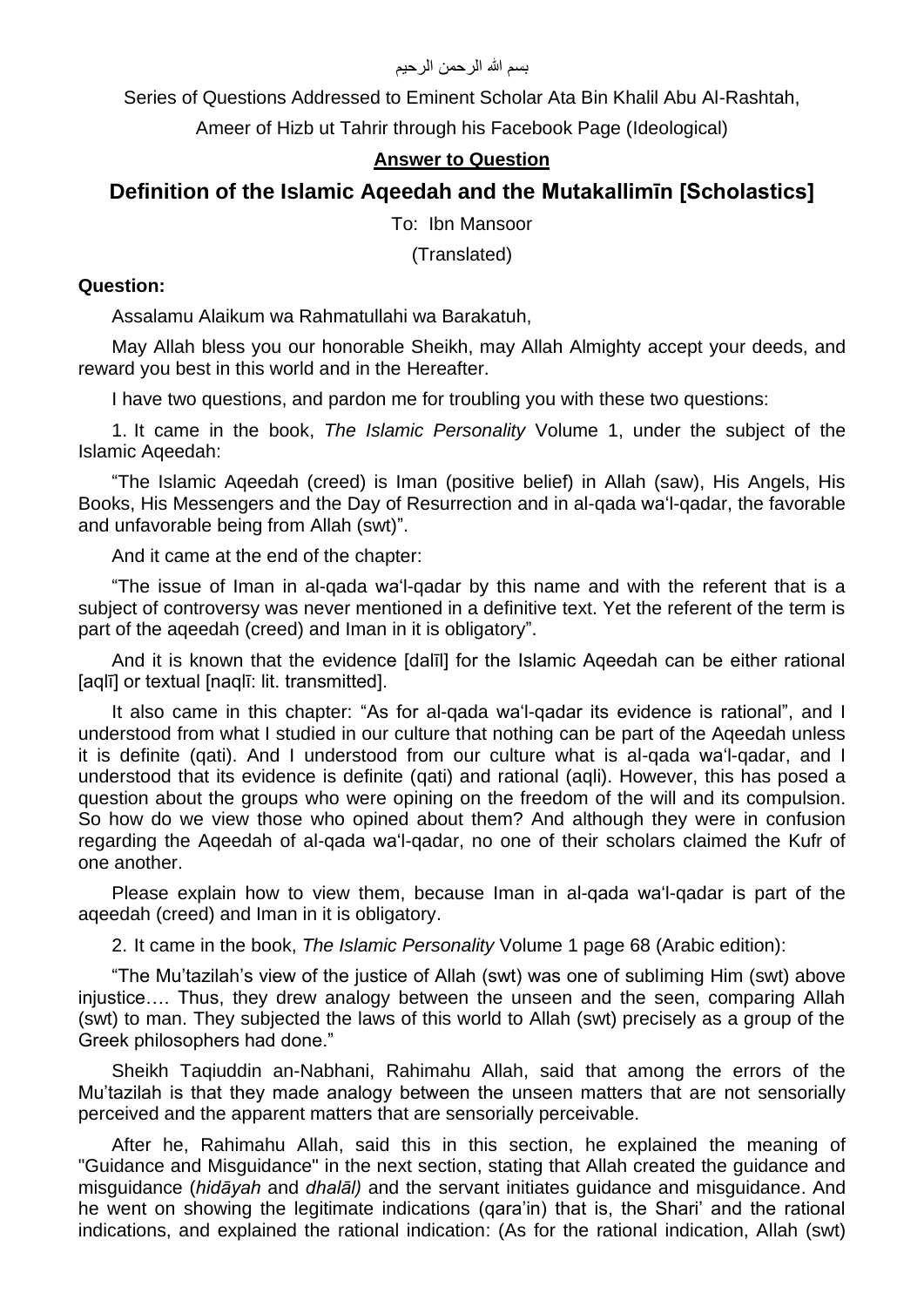takes people to account: he rewards the one who is guided and punishes the misguided… For if the meaning of ascribing guidance and misguidance to Allah (swt) is that He (swt) initiates it, then His punishing the kāfir, munāfiq and disobedient would constitute injustice; Exalted is Allah far above such).

It seemed to me that this saying contradicts with his above saying about the errors of the Mu'tazilah in drawing analogy of the justice of Allah (swt), which is not sensorially perceived, with the justice of man. How can we rationally sense the justice of Allah (swt) without a Shari' evidence, and then say His punishing the kafir, munafiq and disobedient would constitute injustice?

Your brother,

Abu Zaid

## **Answer:**

Wa Alaikum Assalam wa Rahmatu Allahi wa Barakatuh,

**First:** The Islamic Aqeedah that was known in the time of the Messenger (saw) and the Khulafaa Ar-Rashdeen is Iman (positive belief) in Allah (swt), His Angels, His Books, His Messengers and the Day of Resurrection and in al-Qada wa'l-Qadar, the favorable and unfavorable being from Allah (swt) as it came in the Noble Ayah: ﴿يَا أَيُّهَا الَّذِينَ آمَنُوا آمِنُوا بِالله وَرَسُولِهِ **َ** وَالْكِتَابِ الَّذِي نَزَّلَ عَلَى رَسُولِهِ وَالْكِتَابِ الَّذِي أَنْزَلَ مِنْ قَبْلُ وَمَنْ يَكْفُرْ بِاللّهِ وَمَلَائِكَتِهِ وَكُتُبِهِ وَرُسُلِهِ وَالْيَوْمِ الْآخِرِ فَقَدْ ضَلَّ ضَلَالٍاً ﴾**ًعيداِ َب" O you who believe! Believe in Allah and His Messenger and the Book which He has sent to His Messenger and the Book which He sent afore. And whosoever denies Allah, His angels, His books, His messengers, and the Last Day, has gone far, far astray"** [An-Nisa: 136].

Also added to these five matters (al-qadar with the meaning of the knowledge of Allah and the writing in the Lawh al-Mahfūdh (the Preserved Tablet) ...) And all this was known in the reign of the Messenger of Allah (saw) as we explained in our books and I extract from them about al-Qadar what demonstrate this meaning:

1. From the Book of Allah (swt): The Almighty's saying: ﴾**م ل َش ْي ٍء َعِلي ُك ِ َو ب ُوهَ"** ﴿ **and He is the ِ All-Knower of everything"** [Al-An'am: 101]. And His (swt) saying: **اَنَل َب ََّّللاُ َّال َما َكتَ ْل لَ ْن يُ ِصيبَنَا إ** ﴿**قُ ِ** Say: 'Nothing shall ever happen to us except what Allah'' هُوَ مَوْلَانَا وَعَلَى اللَّهِ فَلْيَتَوَكَّلِ الْمُؤْمِنُونَ﴾ **has ordained for us. He is our Mawla.' Then in Allah let the believers put their trust"** [At-Tawba: 51].

2. From the Hadiths of the Messenger of Allah (saw): In addition to the five above mentioned matters, Muslim narrated in his Sahih from Abdullah ibn Umar who said: my father Umar ibn al-Khattab related to me that: While we were sitting one day with the Messenger of Allah (saw) there appeared before us a man dressed in extremely white clothes and with very black hair. No traces of journeying were visible on him, and none of us knew him. He sat down close by the Prophet (saw) rested his knees against the knees of the Prophet (saw) and placed his palms over his thighs, and said: "O Muhammad! Inform me about Islam." …. «أَنْ تُؤْمِنَ بِاللهِ، وَمَلَائِكَتِهِ، وَكُتُبِهِ، He said: "Inform me about Iman (faith)." He (the Prophet) answered, **َ** lt is that you believe in Allah and His angels and'' وَرُسُلِهِ، وَالْيَوْمِ الْآخِرِ، وَتُؤْمِنَ بِالْقَدَرِ خَيْرِهِ وَشَرَّهِ» **His Books and His Messengers and in the Last Day, and in fate (qadar), both in its good and in its evil aspects."** He said, "You have spoken the truth"….and then he (the **تَ ْدِري َم ِن ال َّسائِ ُل؟«** :said) Prophet **أ رُ مَ عُ اَي" »O Umar, do you know who that questioner was?"** I **َ** That was «فَإِنَّهُ جِبْرِيلُ أَتَاكُمْ يُظَمِّكُمْ دِينَكُمْ». : replied, "Allah and His Messenger know better." He said **َ Jibril. He came to teach you your religion."**

And al-Qadar here means the knowledge of Allah and the writing in the Lawh al-Mahfūdh..., not in the technical [istilāhī] meaning of the word al-qada wa'l-qadar. This word (the term of al-Qada wa'l-Qadar with the meaning of creating and performing the actions and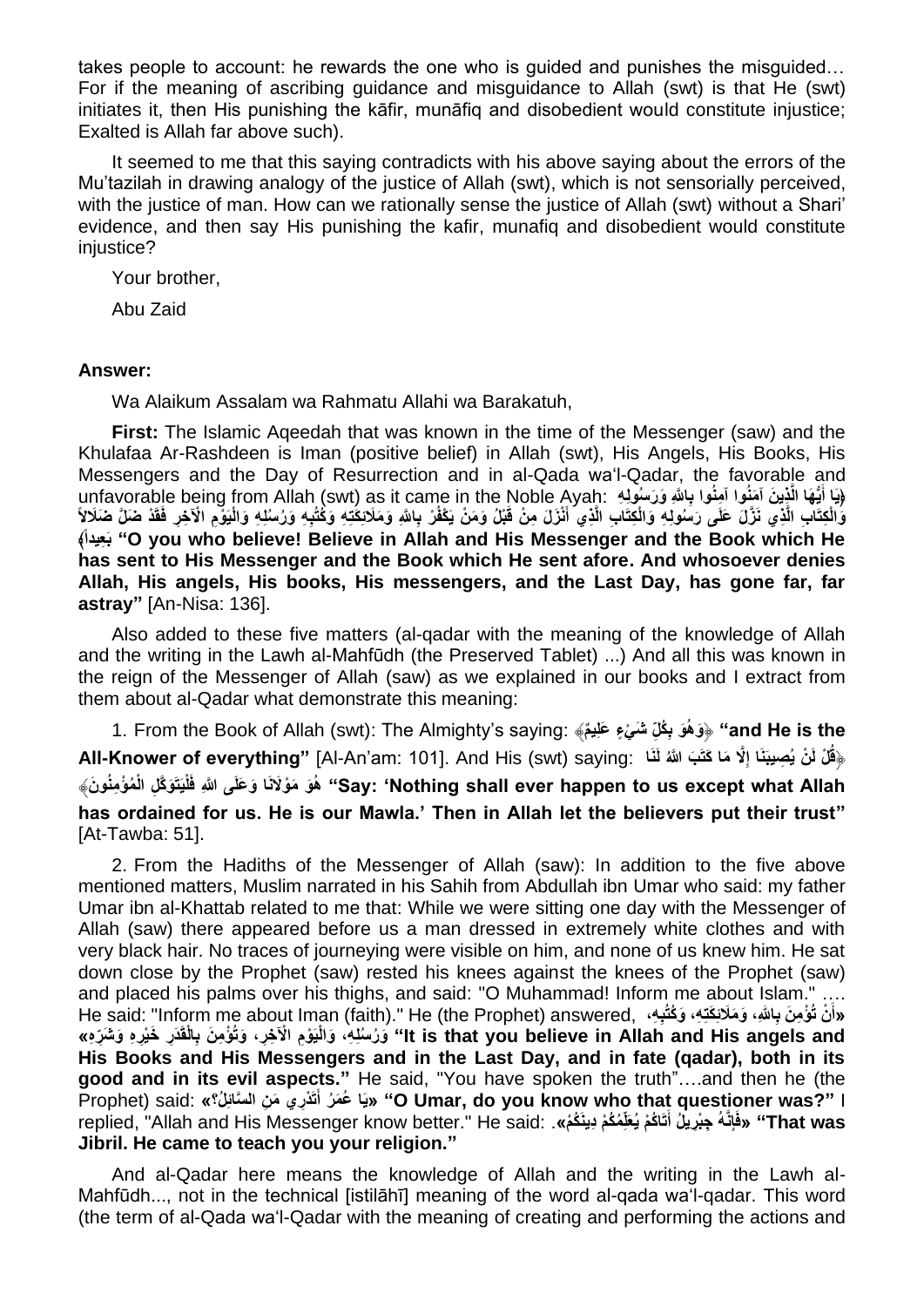creating the attributes of things and their formation from actions ... as explained in our books), this had not known in the era of the Prophet (saw) or the companions may Allah be pleased with them. Rather it became famous only in the era of the Tabi'een. It became known and became a subject of discussion since that time, and it was the Mutakallimūn who made it the subject of their discussions. Those who introduced it and made it a subject of discussion are the Mutakallimūn [Muslim Scholastics].

As for the evidence of the Aqeedah being qati (definite), this is true for all Muslims, and whoever denies it is considered a Kafir. However, this does not apply to the subject of (al-Qada wa'l-Qadar) in the technical [istilāhī] meaning, which was translated from the Greek philosophy, for it is a subject of controversy over its meaning:

\* The one who understands it a true understanding and substantiates it with the definite evidence, he believes in it as we have shown in our books and included it in the subject of the Aqeedah...

\* Those who were confused in their understanding, such as the Mu'tazilah and the Jabriyyah, and confused between the creation of acts and performing them and the reward and punishment… as the Mu'tazilah said man creates his acts by his own will, to receive the reward and punishment on them. The Jabriyyah said, indeed, Allah (swt) creates the actions of man, and that man is compelled to perform them, he is just like a feather in the wind. These and those have confused between performing the act and the creation of the act which is one of the attributes of Allah, for He is the Creator of all things. These and those have misunderstood the Issue, so they came up with wrong opinions, thus we do not they have disbelieved, rather they are Muslims who erred in this Issue.

**In summation: it is not said about the Mu'tazilah and the Jabriyyah who disagreed in the understanding of ((al-qada wa'l-qadar in the technical [istilāhī] meaning) is not said that they were Kuffar, but we say that their opinion is wrong, as we see that our opinion is the definite (qati) and thus believe in the subject of al-qada wa'l-qadar as we have explained it in our books. And whoever understands it in a different understanding than which we have mentioned, we say that he erred and not that he disbelieved (Kafar)...**

## **Secondly: As for your question about justice and injustice:**

The Mu'tazilah made the intellect the arbitrator for the actions of Allah, by drawing analogy between the acts of Allah Almighty and the acts of man, and this is an utter mistake. This is because the Essence [dhat] of Allah (swt) and His actions are sensorially inaccessible, rather they are taken according to the Shariah texts from the Book of Allah (swt) and the Sunnah of His Messenger (saw). Therefore, when we studied this issue we first established the Shari' evidence regarding the actions of Allah (swt) then we mentioned the rational evidence that agreed with them. That is, the origin in proving or refuting is what the Shariah revealed, and then if there is rational evidence in some of its aspects, there is no objection to mention them due to their agreement with the Shari' evidence ...

#### **Therefore, we said when discussing this issue in Guidance and Misguidance in the Islamic Personality Volume I:**

(However, there are ayāt which indicate that hidāyah [guidance] and dhalāl [misguidance] should be imputed to Allah (swt). So, it is understood from them that hidāyah and dhalāl do not emanate from the servant but are from Allah (swt). There are other verses which indicate that hidāyah, dhalāl and idhlāl [causing someone to go astray] are to be ascribed to the servant. From them it is understood that hidāyah and dalāl are from the servant. These, and other verses, should be understood from a legislative understanding, meaning, that their legislative reality, for which they were legislated, should be understood. It is apparent, then, that the attribution of guidance and misguidance to Allah (swt) has a meaning other than the meaning of attributing guidance and misguidance to the servant. Each one is focused on an angle different from the angle on which the other is focused. In this manner the legislative meaning becomes most evident.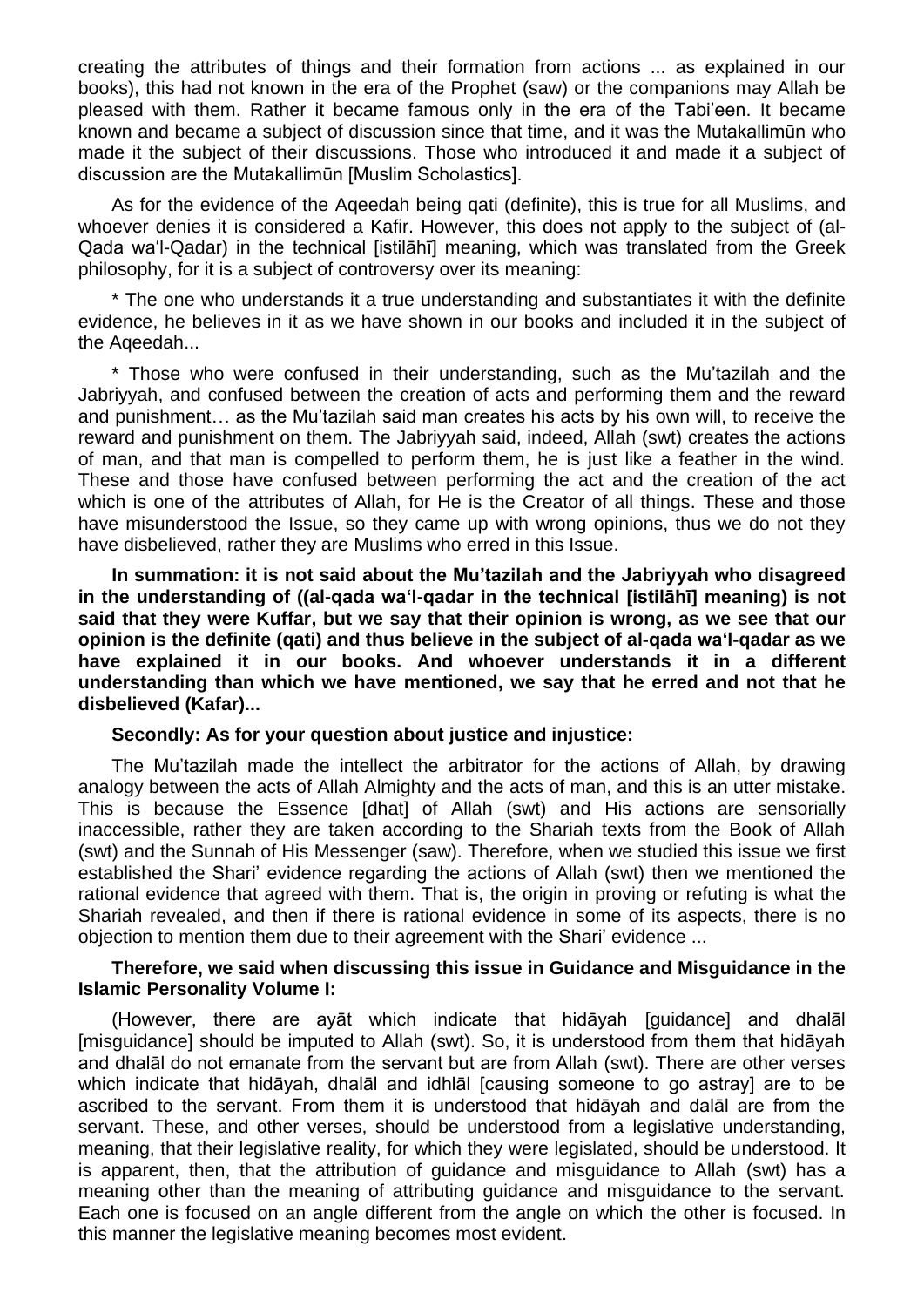Indeed, the verses which attribute misguidance and guidance to Allah (swt) are explicit in that it is Allah (swt) who guides and it is He (swt) Who causes someone to go astray. He Say: 'Verily, Allah sends astray whom He' ﴿قُلْ إِنَّ ٱللَّهَ يُضِلُّ مَن يَشْنَآءُ وَيَهْدِىٓ إِلَيْهِ مَنْ أَنَابَ﴾ ,swt) says **َ ِلَ ِ wills and guides unto Himself those who turn to Him in repentance'"** [Ar-Ra'd: 27].

Verily! You guide not whom" ﴿إِنَّكَ لَا تَهْدِى مَنْ أَحْبَبْتَ وَلَكِنَّ ٱللَّهَ يَهْدِى مَن يَشْنَأْهُ﴾ "And He (swt) says, **َٰ َ** *you like (O Muhammad), but Allah guides whom He wills."* [Al-Qasas: 56]. Thus, in these verses there is a clear indication that the one who does the guiding and misguiding is Allah (swt) and not the servant. This means the servant does not find guidance by himself, rather when Allah (swt) guides him he is guided. And when Allah (swt) sends him astray he goes astray.

## **However, this wording has come with indications [***qarā'in***] which divert the meaning from one of considering the initiation of guidance and misguidance as being from Allah (swt), to another meaning, namely, that of the creation of guidance and misguidance as being from Allah (swt) and that the one who initiates the guidance, misguidance and the sending of someone astray is the servant.**

As for these indications they are *shar'i* and rational indications. As for the *shar'I*  indications, many *ayāt* have come attributing guidance, misguidance and the causing of So'' ﴿مَنِ اهْتَدَىٰ فَإِنَّمَا يَهْتَدِي لِنَفْسِهِ وَمَن ضَلَّ فَإِنَّمَا يَضِلُّ عَلَيْهَا﴾,misguidance to the servant. He (swt) says *whosoever receives guidance, he does so for the good of his own self, and whosoever*  ff" ﴿لَا يَضُرُّكُمْ مَنْ ضَلَّ إِذَا اهْتَدَيْتُمْ﴾ ,Yunus: 108]. And وَgoes astray, he does so to his own loss" [Yunus: 108] *you follow the right guidance no hurt can come to you from those who are in error"*  **فِلنَ ْف ِس ِه**﴾ ,And .]105 :idah'Ma-Al[ **ف َم ِن ا ْهتَ َد َٰى َ َ**﴿ *"So whosoever accepts the guidance, it is only*  وَمِنَ النَّاسِ مَنْ يُجَادِلُ فِي اللَّهِ بِغَيْرِ عِلْمٍ وَيَتَّبِعُ كُلَّ شَيْطَانٍ مَرِيدٍ \* كُتِبَ Az-Zumar: 41]. And, وَمِنَ النَّاسِ مَنْ يُجَادِلُ فِي اللَّهِ بِغَيْرِ عِلْمٍ وَيَتَّبِعُ كُلَّ شَيْطَانٍ مَرِيدٍ **َ** And of the people is he who disputes about" عَلَيْهِ أَنَّهُ مَنْ تَوَلَّاهُ فَأَنَّهُ يُضِلُّهُ وَيَهْدِيهِ إِلَى عَذَابِ السَّعِيرِ ﴾ **َ Allah without knowledge and follows every rebellious devil.\* It has been decreed for every devil that whoever turns to him - he will misguide him and will lead him to the**  But Shaytān wishes"﴿وَيُرِيدُ ٱلشَّيْطُانُ أَنَّ يُضِلُّهُمْ﴾ ,Punishment of the Blaze." [Al-Hajj: 3-4] **َٰ** *to lead them astray"* [An-Nisa: 60].

So, in the wording of these verses there is a clear indication that the human being is the one who performs the act of guidance and misguidance, thus he sends himself astray and he sends others astray and the *Shaytān* also sends people astray. So guidance and misguidance has come to be attributed to man and *Shaytān* and that man guides himself and sends himself astray. This is an indication [*qarinah*] that the attribution of guidance and misguidance to Allah (swt) is not one of initiation [*mubāsharah*] but rather it is one of creation [*khalq*]. If you place the *ayāt* together and understand them in a legislative manner, then the departure of each verse from the direction of the other becomes clear.

Thus, the *ayah* says, ﴾**قِ ل َح يَ ْهِدي ِلْ ِل ََّّللاُ ُق***"* ﴿*Say: 'It is Allah Who guides to the truth'"* So whosoever receives' ﴿فَمَنِ اهْتَدَىٰ فَإِنَّمَا يَهْتَدِي لِنَفْسِهِ﴾ "Yunus: 35]. And the other *ayah* says guidance, he does so for the good of his own self" [Yunus: 108].

The first *ayah* indicates that Allah (swt) is the one who guides and the second indicates that man is the one who guides himself. The guidance of Allah (swt) in the first verse is about creating the guidance in the human being, that is, creating the capacity for guidance. The second *ayah* indicates that the human being is the one who initiates what Allah has created in terms of the capacity for guidance and so he guides himself. That is why He (swt) says in another *ayah*, ﴾**نِ ْج َدْي َّالن ُاهَينْدَ هَ وَ***"* ﴿ *And (have We not) shown him the two ways"* [Al-Balad: 10].

That is, the path of good and the path of evil, that is, we have given him the capacity for guidance and we have left him to initiate his own guidance. So, these *ayāt* which attribute *hidāyah* and *dhalāl* to man are a *shar'i* indication indicating upon the diverting of the initiation of guidance from Allah (swt) to the servant.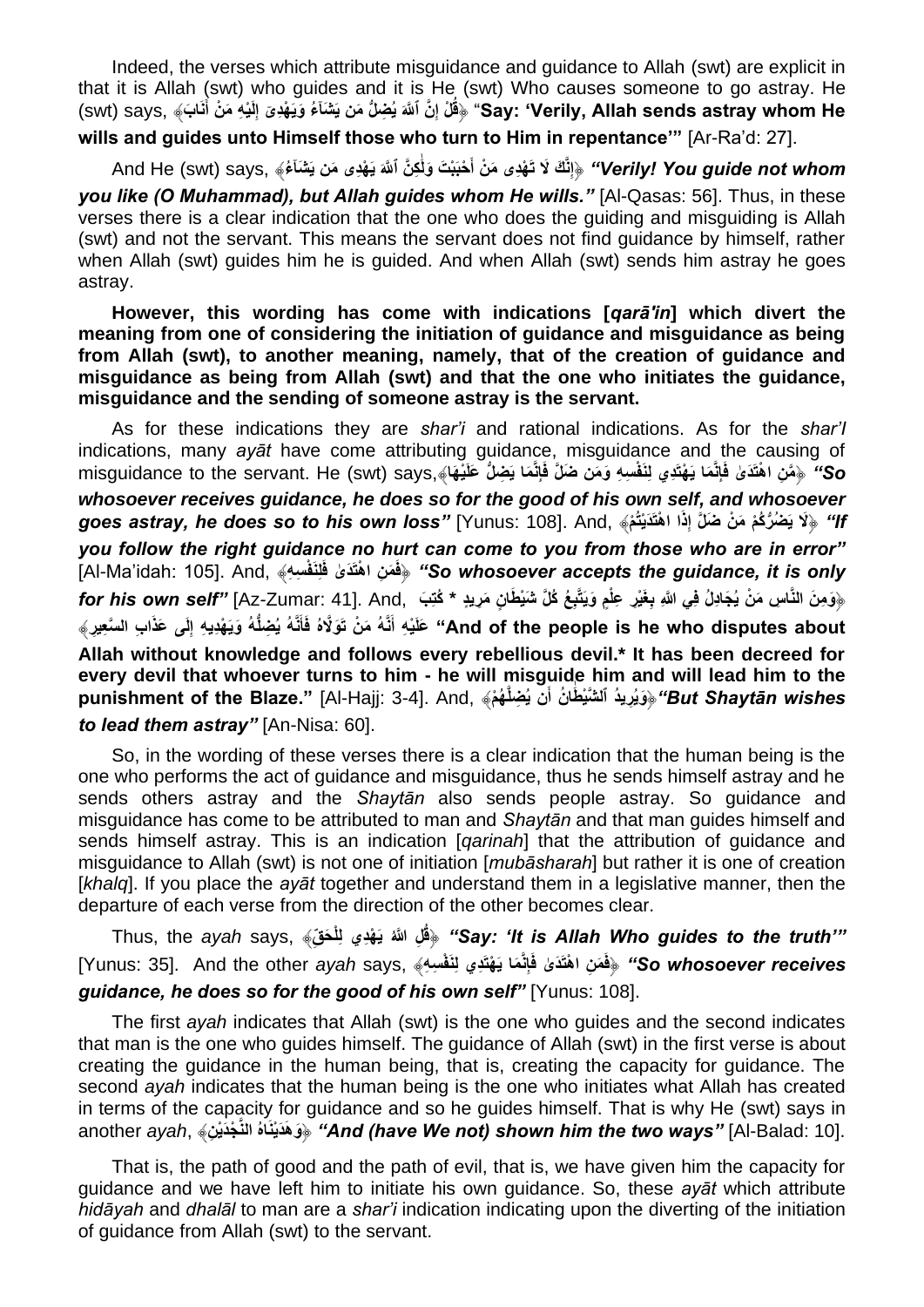As for the rational indication, Allah (swt) takes people to account: he rewards the one who is guided and punishes the misguided, and He has set the reckoning according to the actions of human beings. He (swt) says, بِظَلَّامٍ actions of human beings. He (swt) says, بِهَنْ عَمِلَ **ِ َ َ ِيِد بَعْلِ** ﴾ **ل***"Whosoever does righteous deeds it is for (the benefit of) his own self, and whosoever does evil, it is against his own self, and your Lord is not at all unjust to (His) slaves"* [Fussilat: 46];

So whosoever does good equal!" ﴿فَمَنْ يَعْمَلْ مِثْقَالَ ذَرَّةٍ خَيْراً يَرَهُ \* وَمَنْ يَعْمَلْ مِثْقَالَ ذَرَّةٍ شَرّاً يَرَهُ﴾ "And *to the weight of an atom, shall see it. And whosoever does evil equal to the weight of an atom, shall see it"* [Al-Zalzalah: 7].

And he who works deeds of" ﴿وَمَن يَعْمَلْ مِنَ ٱلصَّالِحَاتِ وَهُوَ مُؤْمِنٌ فَلَا يَخَافُ ظُلْماً وَلَا هَضْماً﴾ "And he who works deeds of *righteousness, while he is a believer, then he will have no fear of injustice, nor of any curtailment (of his reward)"* [TaHa: 112]

And He (swt) says, ﴿مَن يَعْمَلْ سُوَءاً يُجْزَ بِهِ $\ast$  says, مَامَ ) and He (swt) says,  $\ast$ *recompense thereof"* [An-Nisa: 123]

Allah has promised the" ﴿وَعَدَ ٱللَّهُ ٱلْمُنَافِقِينَ وَٱلْمُنَافِقَتِ وَٱلْعُفَّارَ نَارَ جَهَنَّمَ خَالِدِينَ فِيهَا﴾ "And **َٰ** *hypocrites, men and women, and the disbelievers, the Fire of Hell, therein shall they abide forever"* [At-Tawba: 68]

For if the meaning of ascribing guidance and misguidance to Allah (swt) is that He (swt) initiates it, then His punishing the *kāfir*, *munāfiq* and disobedient would constitute injustice; Exalted is Allah far above such. Thus, it is necessary to divert its meaning to something other than initiation, namely, (to) the creation of guidance from nothing. Harmony with this is maintained if the one who initiates guidance and misguidance is the servant, and therefore he is accounted for it.

This is with respect to the *ayāt* in which guidance and misguidance is ascribed to Allah (swt). As regards verses in which guidance and misguidance is linked to His Will, **منَ ُللاََّّ لُّ ضِ ُي**﴿ ﴾**ءُ شاَ َي منَ ديِهْ َويَ ءُ شاَ َي***" Verily, Allah sends astray whom He wills, and guides whom He wills"* [Fatir: 8]. The meaning of his will here is intention [*irādah*]. The meaning of these verses is that no one guides himself by force against Allah's Will and nor does anyone forcibly go astray against His Will. Rather the one who finds guidance is the one who finds guidance by the Volition and Will of Allah and the one who goes astray goes astray by the Volition and Will of Allah…)

#### **Whereas the Mu'tazilah have arbitrated the mind as the basic evidence for the issue, and this is what we mentioned in the same book**:

(The *Mu'tazilah's* view of the justice of Allah (swt) was one of subliming Him (swt) above injustice. Regarding the issue of punishment and reward, they took a stance which was consistent with the subliming of Allah (swt) and with his Justice. They postulated that the justice of Allah (swt) would be meaningless without the affirmation of the freedom of the will of man and the affirmation that he creates his actions and that he is capable of doing or refraining from doing; thus, if he does (an action) voluntarily or refrains from doing (it) voluntarily, his punishment or reward will be understandable and just. But if Allah (swt) creates man and compels him to act in a certain way by compelling the obedient toward obedience and the disobedient toward disobedience and then punishes him and rewards him, this would not be just in the least. Thus, they drew analogy between the unseen and the seen, comparing Allah (swt) to man. They subjected the laws of this world to Allah  $\Box$ precisely as a group of the Greek philosophers had done. Thus, they obligated justice upon Allah  $\square$  as it was envisaged by man.

The origin of the discussion is the punishment and reward from Allah (swt) for the servant's action. This is the subject matter of the discussion which was given the name '*alqadā' wa'l-qadar*' or as '*al-jabr wa'l-ikhtiyār*' or '*hurriyat al-irādah*'….They also said that if